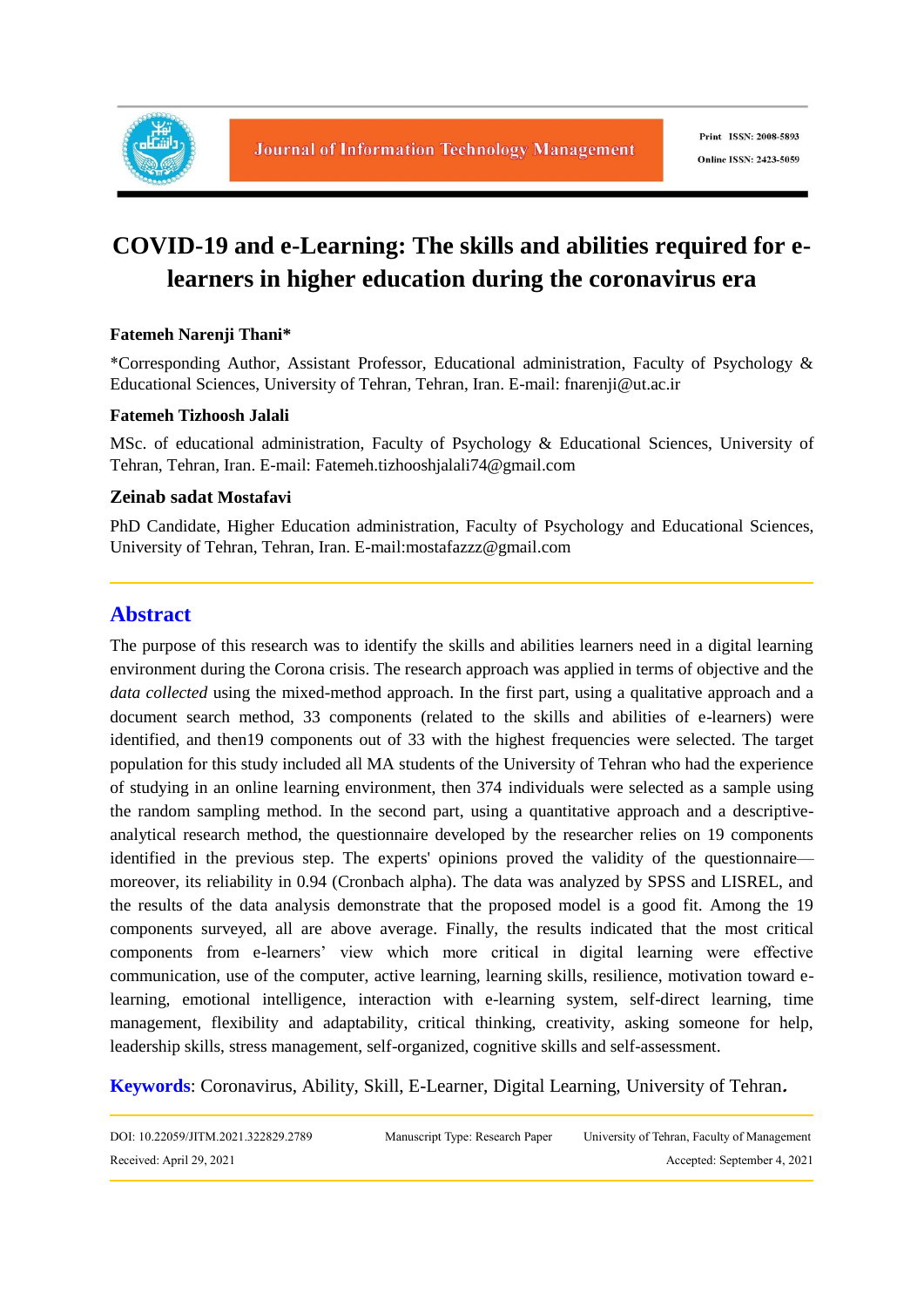#### **Introduction**

The COVID-19 Pandemic has significantly impacted higher education systems worldwide (Crawford et al., 2020). Higher education institutes have abruptly and nearly permanently closed their campuses and decided to establish online learning. They have also repatriated the students identified as high-risk cases to contract the COVID-19. However, the COVID-19 Pandemic grows rapidly in many countries such as Iran; therefore, campus administrators have been responsible for determining their fall plans. Institutional responses varied considerably, including the establishment of e-learning. Despite the intention to provide students with a conventional experience on campus, the necessary conditions for preventing the COVID-19 contraction, such as wearing face masks, observing physical distances, and preventing public gatherings, must be considered. In addition to this uproar, many initially reopened institutes had to change courses rapidly due to the oncampus spread of the COVID-19, which resulted in students being sent back home to participate in online courses (Ledder et al., 2020). The COVID-19 outbreak has resulted in the sudden shutdown of schools, colleges, universities, and other state-run institutes.

It is also necessary to recall that the Industrial Revolution quickly affected various aspects of societies in the 21st century when modern technologies have been binding and recommended. With the advent of digital technology, global developments are expanding and concentrating on information and knowledge elements (Handke, 2020). These developments also make significant advances in global education systems and provide universities and institutes with novel approaches to teaching and learning (Dilmac, 2020). The novel approaches are known as e-learning, distance learning, flexible teaching and learning, and open learning. As discussed earlier, although higher education institutes have been closed due to the COVID-19 outbreak, many efforts have been made to ensure that the teaching-learning process would not stop and would continue through information and communication technology and television programs. Therefore, it can be stated that higher education centers have been closed; however, education has not been stopped. In these challenging times, teachers are using e-learning platforms to provide educational opportunities for students. In fact, e-learning refers to the use of modern technologies to access curricula outside the conventional classroom settings. The use of desktop computers, laptop computers, or smartphones and the Internet can provide rapid growth in e-learning, proving to be the best in all fields of education, especially during this Pandemic (Radha, Mahalakshmi, Kumar & Sivakumar, 2020). Therefore, efforts and experiences in this method of learning are greatly appreciated worldwide (Ibrahim & Heijden, 2019). Due to certain advantages such as flexibility, student orientation, and independence from space and time constraints, e-learning has managed to find a particular position in education, especially in higher education systems.

According to a literature review, the quality of e-learning depends on several factors and variables such as teachers, learners, technology equipment, instructional designs, financial resources, and training policies.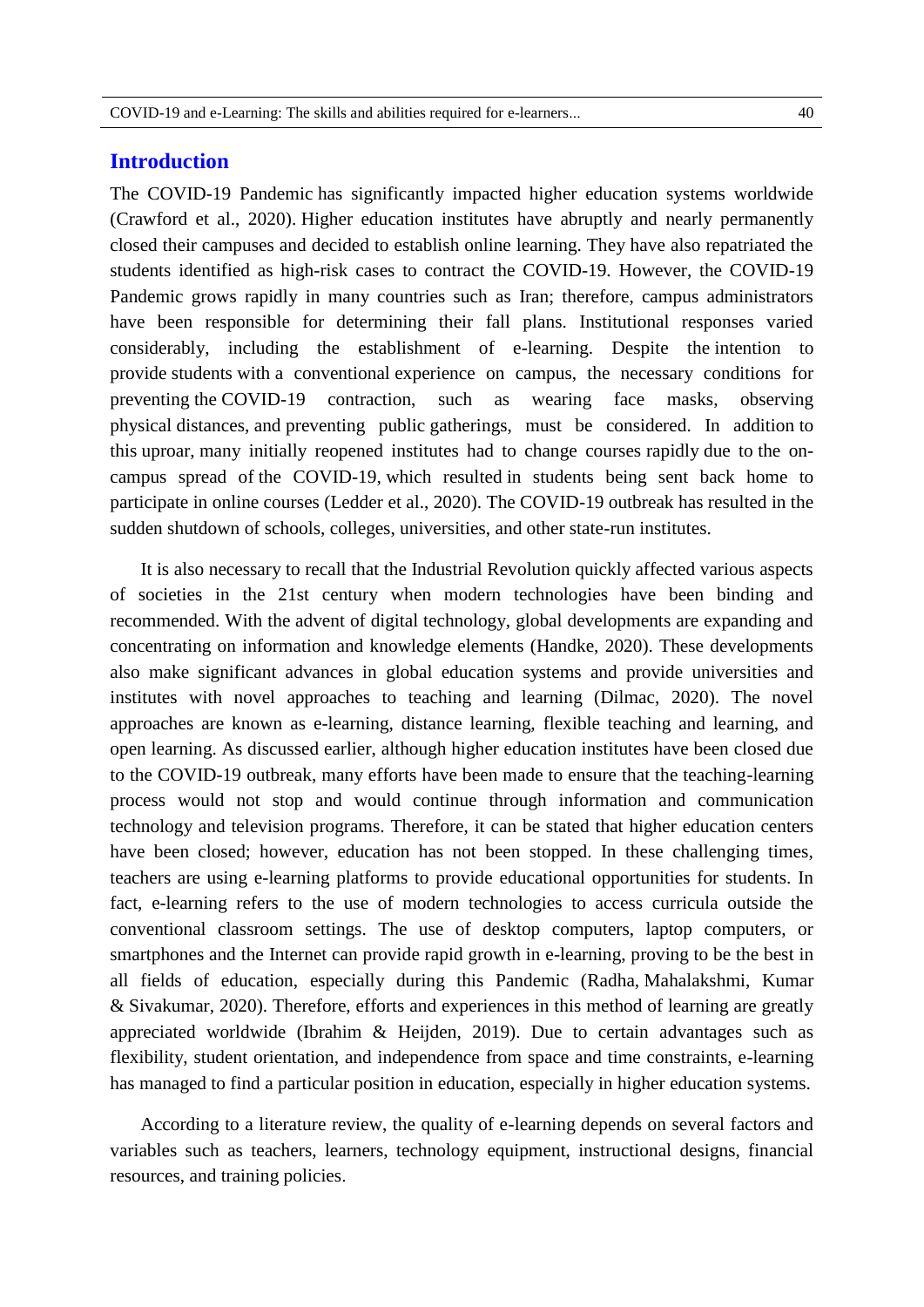Moreover, e-learning is student-centred. In other words, learners play a significant role in this approach. Consequently, the success of an e-learning system requires learners with specific skills to participate in this kind of education (Astafieva, Zhyltsov, Proshkin & Lytvyn, 2020). The negligence of their required abilities and skills can deprive learners of the necessary satisfaction and desire to learn and reduce their effectiveness (Lopez, Manuel, Vazquez & Ramirez, 2020). Therefore, it is essential to pay close attention to the roles of learners and their required skills in e-learning environments during the COVID-19 Pandemic. Hence, this study focuses on identifying and assessing student abilities and skills in a digital context during the COVID-19 Pandemic. The research results enable policymakers to better implement education in crises by improving the most critical factors of learner preparation.

Thus, the most important research questions are as follows:

- 1. What skills and abilities do learners require in a digital environment during the COVID-19 Pandemic?
- 2. What is the current status of skills and abilities required by e-learners?
- 3. How are the components ranked from an e-learner's perspective?

#### **Literature review**

The COVID-19 refers to the coronavirus disease 2019 caused by the novel coronavirus 2019 or "2019-nCoV" (Bender, 2020). The COVID-19 is associated with the severe acute respiratory syndrome coronavirus 2 (SARS-CoV) that can also be life-threatening (Meng, Hua & Bian, 2020). The novel virus spreads within minutes through a droplet or by touching surfaces, metals, or other materials infected with respiratory problems. Elder and very young children are easily affected; however, it is not safe once the body survives this novel infection. Therefore, everyone is susceptible to its devastating effects (Bender, 2020; Meng, Hua & Bian, 2020, cited by Toquero, C. M. (2020)). The World Health Organization (WHO) (2020, b) has announced that the COVID-19 is a pandemic and introduced top 10 countries for reporting cases like China, Italy, the United States of America, Spain, Germany, Iran, France, South Korea, Switzerland, and the United Kingdom (WHO, 2020a). For safety measures against the COVID-19, thousands of schools have been shut down worldwide. As of April 6, 2020, UNESCO (2020) reported that 1,576,021,818 students were affected out of 91.3% of the total registered students in 188 countries at all levels of education.

Based on an online report issued by the Department of Health (DOH, 2020), the COVID-19 Pandemic has left a massive impact on educational institutes, most of which have postponed in-person classes. Since educational institutes are closed, many countries worldwide have focused on e-learning because it is an alternative to conventional learning. In fact, e-learning refers to the use of ICT in teaching and learning processes (Alqahtani & Rajkhan, 2020). According to the Organization for Economic Cooperation and Development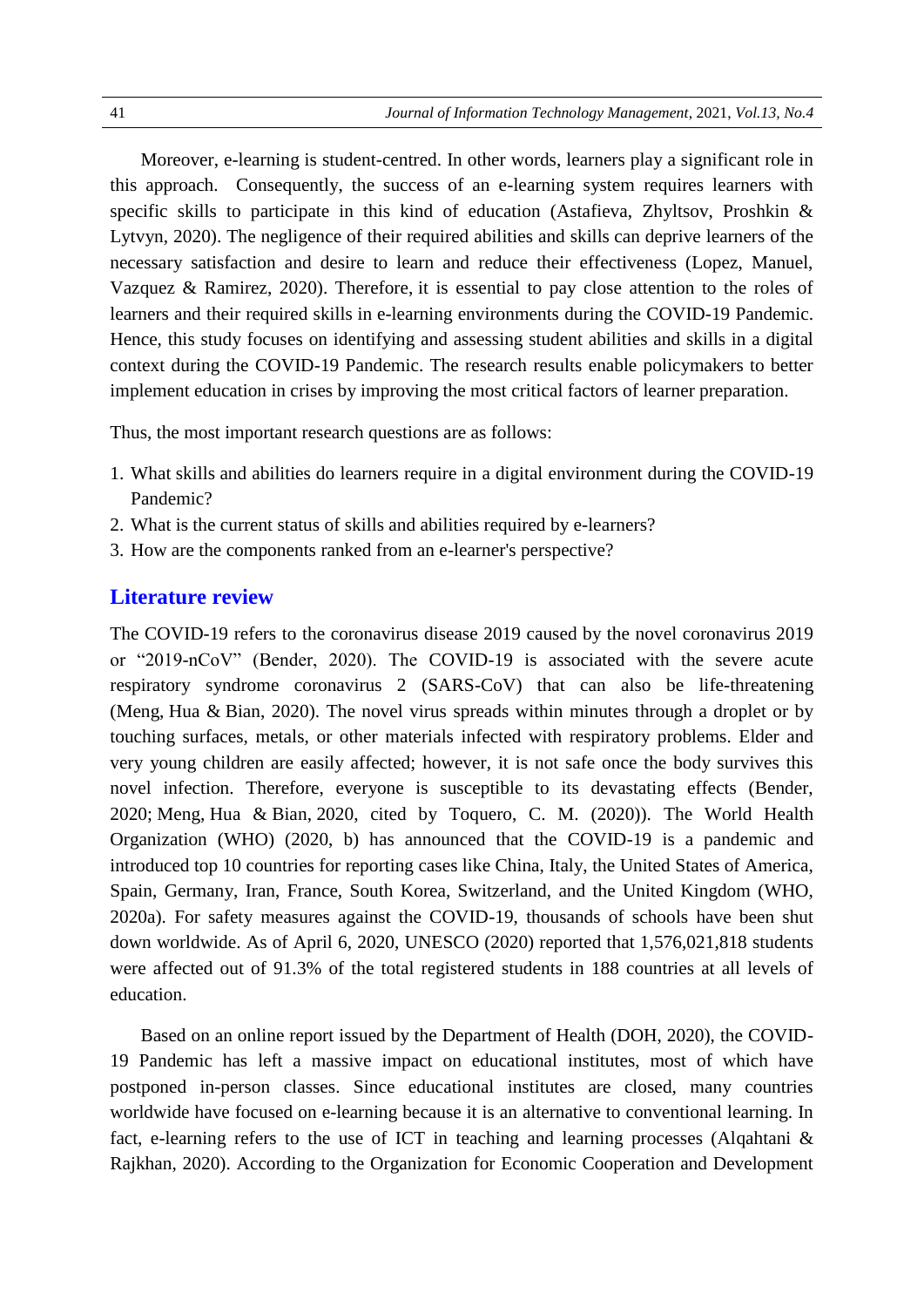(OECD), e-learning is defined as the use of ICT in various learning processes to enhance and support learning in higher education institutes as well as in-person classrooms by adopting conventional, complementary learning, online learning, or a combination both methods ( Arkhorful & Abaidoo, 2015). In this study, e-learning refers to a method students use the Internet to acquire knowledge, create personal emotions, develop learning experiences, and grasp learning materials and interact with content, educators, and other learners to gain support during the learning process. Therefore, the students trained in this method need diverse abilities and skills to succeed. Due to the current COVID-19 Pandemic and the transition from conventional learning to e-learning, and the use of e-learning as a completely student-centred approach, students need a wide range of competencies to succeed in digital environments. In other words, it is naturally essential to pay attention to learner needs and identify the necessary skills and abilities required in designing online learning methods. Practical experience has shown that assessing the requisite skills of learners has had a long history in higher education studies. According to Table 1, many studies have been conducted on the competencies of e-learners. Some of the most prominent studies are highlighted in this table. For example, Mirke, Kasparova, and Cakula (2019) indicated that digital skills such as information literacy, communication, collaboration, digital content creation, and problemsolving were necessary for lifelong learning. These skills help students learn with confidence in an e-learning environment.

Sanchez, Cervera, and Esteve (2020) stated that students should have specific competencies such as content creation, ethics, problem-solving, and technical skills. According to their findings, most students lack these skills and should be made aware of them.

Stephanie (2020) found that students should have specific competencies such as leadership skills, flexibility and adaptability, critical thinking, technical knowledge, communication, emotional intelligence, creativity, and innovation. Muhia (2020) indicated that students should have soft skills such as self-directed learning, negotiation skills, stress management, self-assessment, and resilience. He concluded that all countries should ensure that the outputs of their education systems would be the students who could be competent in school, social, and emotional terms. The competency-based program has promoted digital literacy, communication, collaboration, critical thinking and problem-solving, creativity and imagination, and social responsibility. Although there are no definite sets of soft skills that can help tackle the challenges in everyday life, people should be purposeful in acquiring diverse delicate abilities to put them to practice when they confront challenging conditions. Huang, Lei, Xu, Liu, & Yu (2020) emphasized that digital technology changed the way people learn and created more learning opportunities. Therefore, learners who take e-Learning courses need digital and socioemotional skills. In addition, resilience is now identified as a mechanism for helping students adjust to current and future crises. Gay (2020) stated that the competencies of students during the COVID-19 were technical readiness (which evaluates a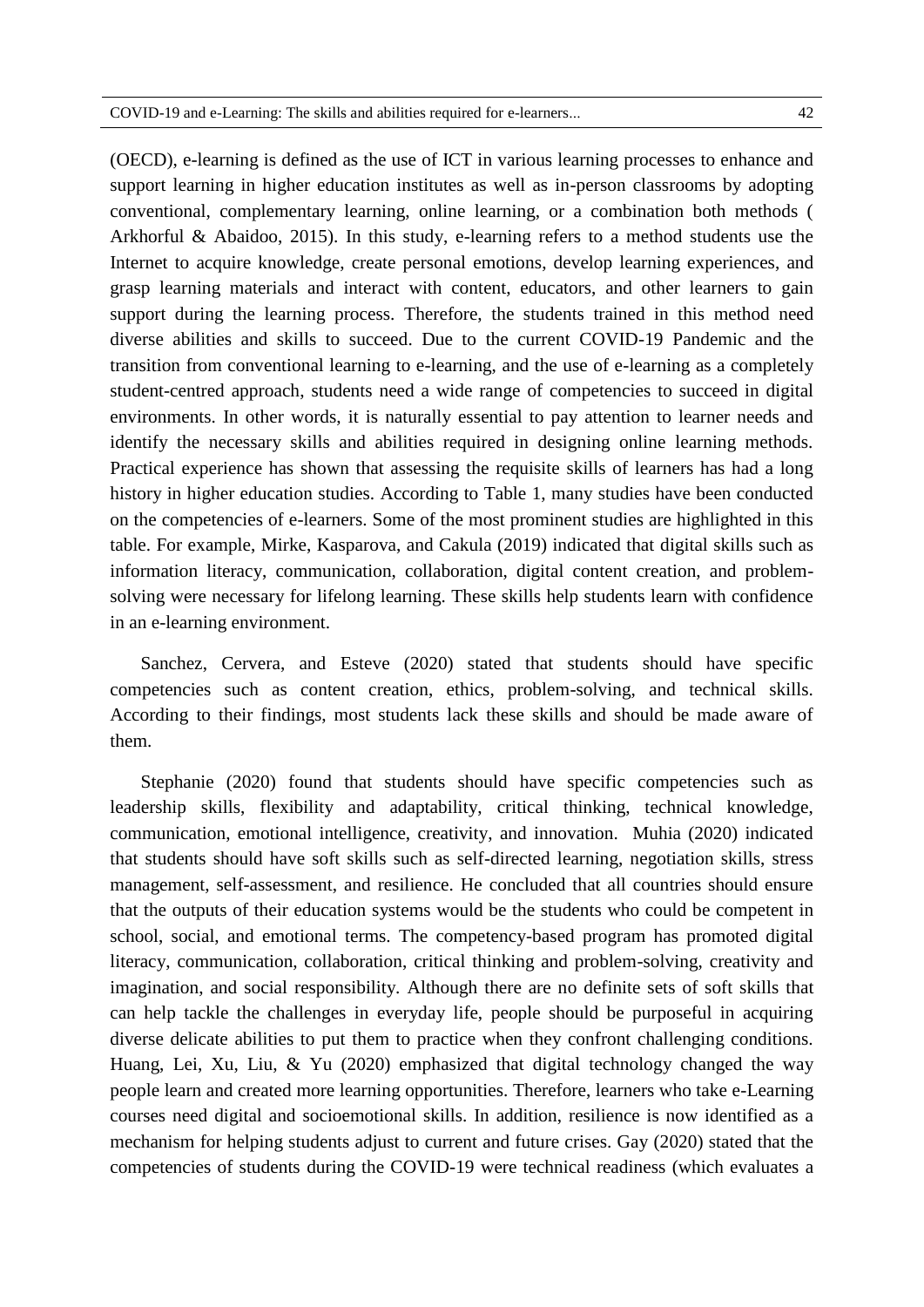student's possession of and access to technology such as devices with appropriate software, access to the Internet and stable network connectivity, and digital literacy skills), study habits (e.g., essay writing skills and ability to collaborate online, student interaction with the course content, savviness with online communication), and preference for online learning (e.g., selfdirected learning and self-confident). These competencies help students do their best during this Pandemic. Chung, Noor, and Mathew (2020) pointed out that the students using the elearning approach during the COVID-19 Pandemic would need specific skills to do their best in this kind of learning. Based on their research findings, students need a computer (hardware and software) and cognitive and self-assessment skills, which are more critical to success in a digital learning environment.

Maksyutova and Zolotyh (2020) indicated that digital technology changed people's learning styles and created more learning opportunities. The online learners who have no experience in e-learning need digital skills and abilities, including 1- the use of digital devices and programs to access network resources and the skills to search for information; 2- critical thinking that means the ability to read, select, analyze, interpret, and evaluate data; 3- ethical behaviour related to the ability to communicate effectively and constructively with other people. Pham and Tran (2020) stated various factors raised by students' acceptance of elearning systems in universities. They described a series of skills that the learners would need to actively and effectively participate in online courses, such as computer-related skills, communication skills, innovation, and creativity. Reimers, Schleicher, Saavedra, and Tuominen (2020) stated that students should have specific competencies in online learning systems such as learning skills, meta-cognitive skills, technical skills, communication skills, and self-directed learning skills.

Torun (2020) described e-learning during the COVID-19 Pandemic as a predictor of academic success. Students require specific skills and abilities such as computer self-efficacy, internet self-efficacy, online self-efficacy, self-learning, learner control, and motivation for online learning. Analyzing the results acquired from the previous studies, the increasing speed of changes and developments in the higher education system, and the need to keep up with these changes have multiplied the necessity and importance of identifying the competencies required by learners. According to Table 1, an appropriate model should consider students' capabilities from different dimensions. Therefore, the existence of a research gap in this regard necessitates identifying and analyzing the competencies of learners in a digital environment.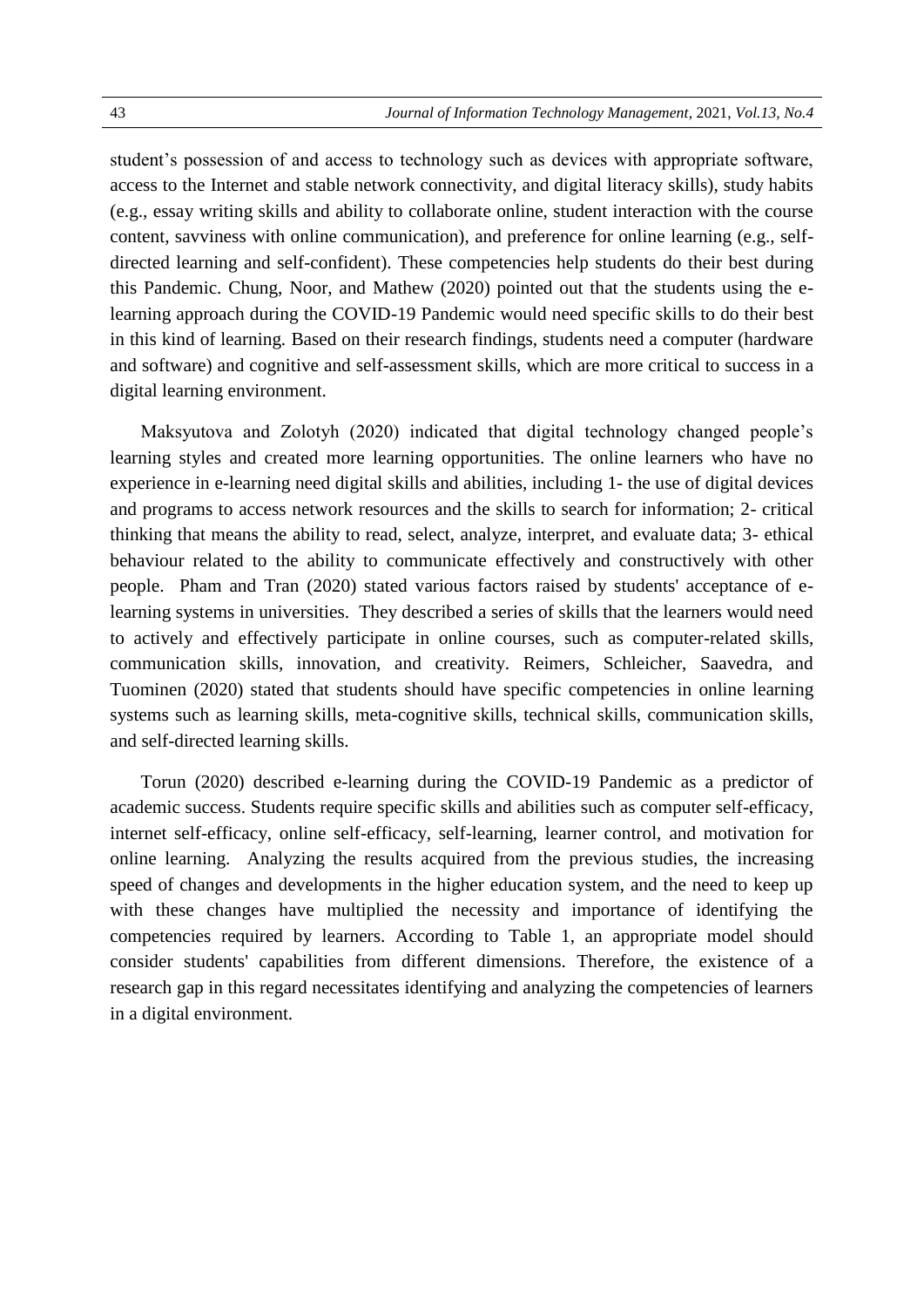COVID-19 and e-Learning: The skills and abilities required for e-learners... 44

| <b>Researchers (year)</b>                                           | <b>Dimension/Factor</b>                                                                                                                                                                                                                                                                                                                                                                                                                                                                                              |
|---------------------------------------------------------------------|----------------------------------------------------------------------------------------------------------------------------------------------------------------------------------------------------------------------------------------------------------------------------------------------------------------------------------------------------------------------------------------------------------------------------------------------------------------------------------------------------------------------|
| Stephanieh, 2020                                                    | Leadership skills, flexibility and adaptability, critical thinking, tech-savvy,<br>communication, emotional intelligence, creativity, and innovation                                                                                                                                                                                                                                                                                                                                                                 |
| Muhia, 2020                                                         | Self-directed learning, adaptability, negotiation skills, stress management, self-<br>assessment, and peer pressure resilience                                                                                                                                                                                                                                                                                                                                                                                       |
| Huang, Lei, Xu, Liu &<br>Yu, (2020)                                 | Digital skills, emotional intelligence, and resilience                                                                                                                                                                                                                                                                                                                                                                                                                                                               |
| Gay, 2020                                                           | Technical readiness (which evaluates a student's possession of and access to<br>technology such as devices with appropriate software, access to the Internet and<br>stable network connectivity, and digital literacy skills), study habits (e.g., essay<br>writing skills and ability to collaborate online, student interaction with the course<br>content, savviness with online communication), preference for online learning (e.g.,<br>self-directed learning, self-confident)                                 |
| Chung, Noor & Mathew,<br>2020                                       | Students require computer-related skills (hardware and software), cognitive skills,<br>and self-assessment skills.                                                                                                                                                                                                                                                                                                                                                                                                   |
| Torun, 2020                                                         | Computer self-efficacy, Internet self-efficacy, online self-efficacy, self-directed<br>learning, learner control, and motivation toward e-learning                                                                                                                                                                                                                                                                                                                                                                   |
| Widodo, Wibowo &<br>Wagiran, 2020                                   | Technology skills, self-directed learning skills, motivation, and perceived<br>usefulness                                                                                                                                                                                                                                                                                                                                                                                                                            |
| Aboagye, Yawson &<br>Appiah, 2020                                   | Effective communication, reading and writing skills, and learner intentions toward<br>e-learning                                                                                                                                                                                                                                                                                                                                                                                                                     |
| Deligiannis, 2020                                                   | Enthusiasm for upskilling creativity, effective communication, problem-solving,<br>emotional intelligence, and adaptability to change                                                                                                                                                                                                                                                                                                                                                                                |
| Berger, Garcia, Catagnus,<br>& Temple, 2021<br>Huang, Liu, Amelina, | Time management, structuring a personal learning environment, active learning,<br>and asking for help<br>Active learning, self-regulated learning, scheduling learning and playing in balance,                                                                                                                                                                                                                                                                                                                       |
| Yang, Zhuang, Chang, &<br>Cheng (2020).                             | selecting on-demand learning resources, and cooperative learning, checking the<br>quality of learning                                                                                                                                                                                                                                                                                                                                                                                                                |
| Reimers & Schleicher,<br>2020                                       | Cognitive skills, interpersonal skills, creativity,<br>self-efficacy,<br>leadership,<br>responsibility, and asking for help                                                                                                                                                                                                                                                                                                                                                                                          |
| Chong, Chen,<br>Lien, Yang, Wang, Liu &<br>Ko(2021).                | Boosting study skills and keeping up social connections                                                                                                                                                                                                                                                                                                                                                                                                                                                              |
| Papaki, 2020                                                        | Critical and contextual thinking, creativity, empathy, and resilience                                                                                                                                                                                                                                                                                                                                                                                                                                                |
| Almaiah, Al-Khasawneh<br>& Althunibat, 2020                         | IT skills and positive interaction with e-learning system                                                                                                                                                                                                                                                                                                                                                                                                                                                            |
| Hamade, L. (2020)                                                   | Time management, staying in touch with professors, setting up a healthy learning<br>environment, and instructions for using the most online learning tools                                                                                                                                                                                                                                                                                                                                                           |
| Gillingham, L. (2020).                                              | Time management, study skills, stress management, money management,<br>assertiveness skills, well-developed self-care skills, keeping safe and avoiding risky<br>behaviour, seeking assistance when needed, respecting the rules and policies, and<br>showing honesty, integrity, and perseverance                                                                                                                                                                                                                   |
| Sanchez, Cervera &<br><b>Esteve, 2020</b>                           | Information skills, communication, content creation, ethical skills, problem-solving,<br>and technical skills                                                                                                                                                                                                                                                                                                                                                                                                        |
| Kennedy & Foster $(2021)$                                           | Self-organization, planning a schedule, adjusting study strategies, working in<br>groups                                                                                                                                                                                                                                                                                                                                                                                                                             |
| Deasy, 2020                                                         | Self-organization (identifying the learning objectives and goals, building a<br>study plan, setting aside specific time for learning), optimizing learning<br>(having a dedicated study space and improving the digital literacy), adapting<br>the learning habits (finding the proper study technique, diversifying learning<br>habits), connecting with others, staying positive and informed (taking study<br>breaks, exercising, rewarding yourself for your work), and finding reliable<br>information resource |

Table 1. Skills and abilities required by learners in an e-learning environment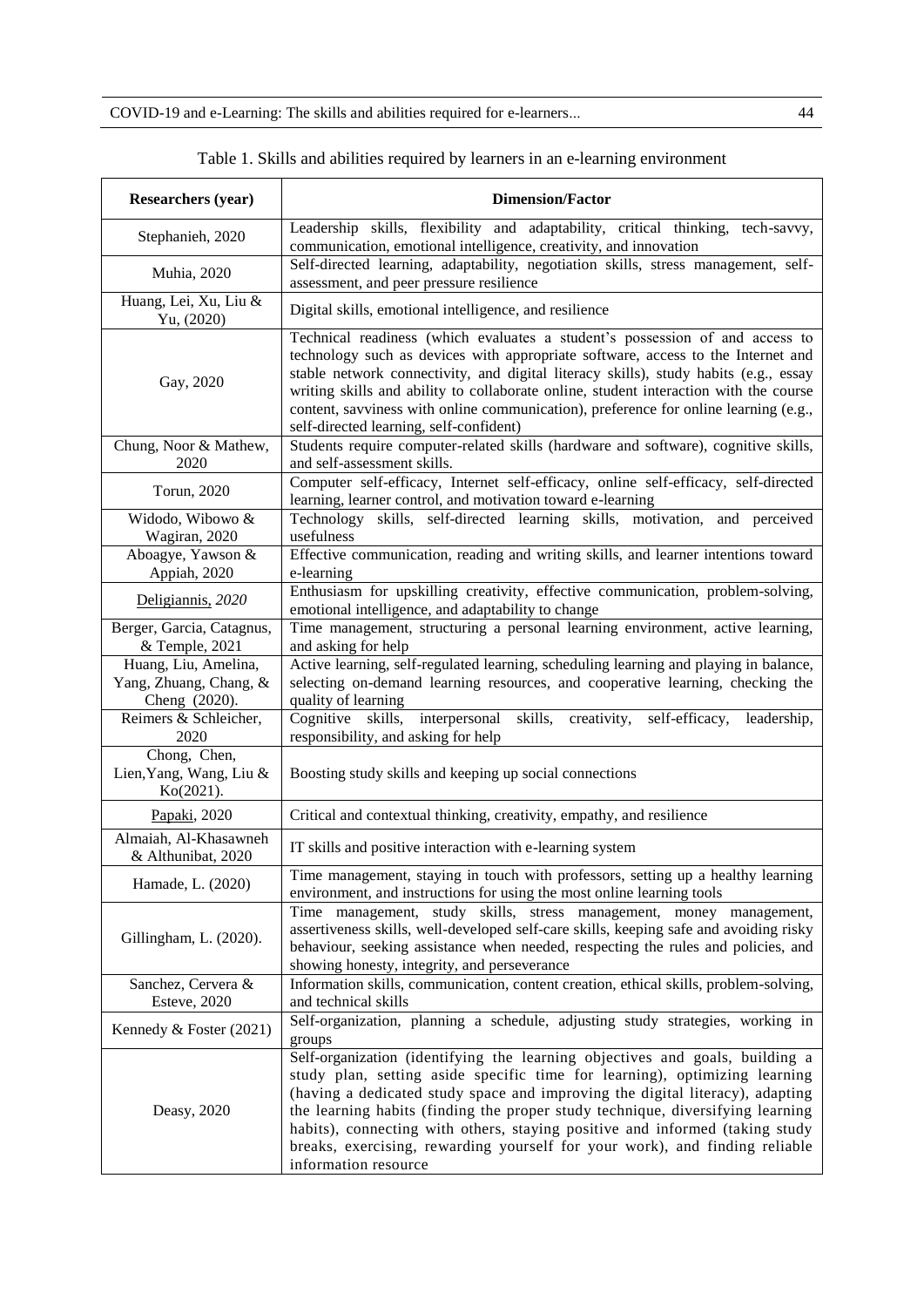The components repeating two or more times were selected. According to the background of the research, for classifying all of the components, were used two primary resources 1) Occupational Information Network<sup>1</sup>,2) classified by using Economic Co-operation and Development<sup>2</sup> in OECD framework for 2030. According to the definition in Occupational Information Network1, abilities are enduring attributes of the individual that influence performance and skills are developed capacities that facilitate learning or the more rapid acquisition of knowledge. Finally, a more general classification of learners' required abilities and skills will be provided for e-learning environments.

| <b>Classification of skills and</b><br>abilities of e-learners | <b>Components</b>                                                                                                                                                                                                                          |
|----------------------------------------------------------------|--------------------------------------------------------------------------------------------------------------------------------------------------------------------------------------------------------------------------------------------|
| <b>Skills</b>                                                  | Using computers (hardware and software), learning skills, self-directed<br>learning, time management, critical thinking, leadership skills, stress<br>management, self-organization, cognitive skills, self-assessment, asking for<br>help |
| <b>Abilities</b>                                               | and innovation, effective communication, flexibility and<br>Creativity<br>adaptability, emotional intelligence, resilience, active learning, motivation<br>toward e-learning, interaction with e-learning system                           |

|  |  | Table 2. Classifying learner's skills and abilities in e-learning environments |
|--|--|--------------------------------------------------------------------------------|
|--|--|--------------------------------------------------------------------------------|

## **Materials and Methods**

#### **Statistical Population**

The statistical population included 16 faculties of the University of Tehran and 13,532 oncampus e-learning courses within the 2020–2021 academic year. The Cochran formula and the proportionate stratified sampling technique were employed to select 374 students as respondents.

#### **Measurement Tool**

In this applied mixed-methods study, 33 components were identified for students in the digital context. The most frequent components were identified and delivered by experts to determine their importance. Finally, 19 components were selected and classified as two general groups called skills and abilities. Based on the 11 skills and eight abilities, a questionnaire was designed with 50 items on a six-point Likert scale (1 for "very high" and 6 for "very low"). For validation of the research tool, content validity and construct validity methods were employed. For content validity, the views of seven e-learning experts were used through the content validity index (CVI). Experts classified the items as 1 for "irrelevant", 2 for "relatively relevant", 3 for "relevant", and 4 for "completely relevant". After the expert feedback was obtained, the CVI was calculated at 0.85, indicating the appropriateness of the questionnaire items. In addition, confirmatory factor analysis was used for construct validity.

ـــــــــــــــــــــــــــــــــــــــــــــــــــــــــــــــــــــــــــــــــــــــــــــــــــــــــــــــــــــــــــــــــــــــــــــــــــــــــــــــــــــــــــــــــــــــــــــــــــــــ

<sup>1.</sup> O NET O net (2021). https://www.onetcenter.org/content.html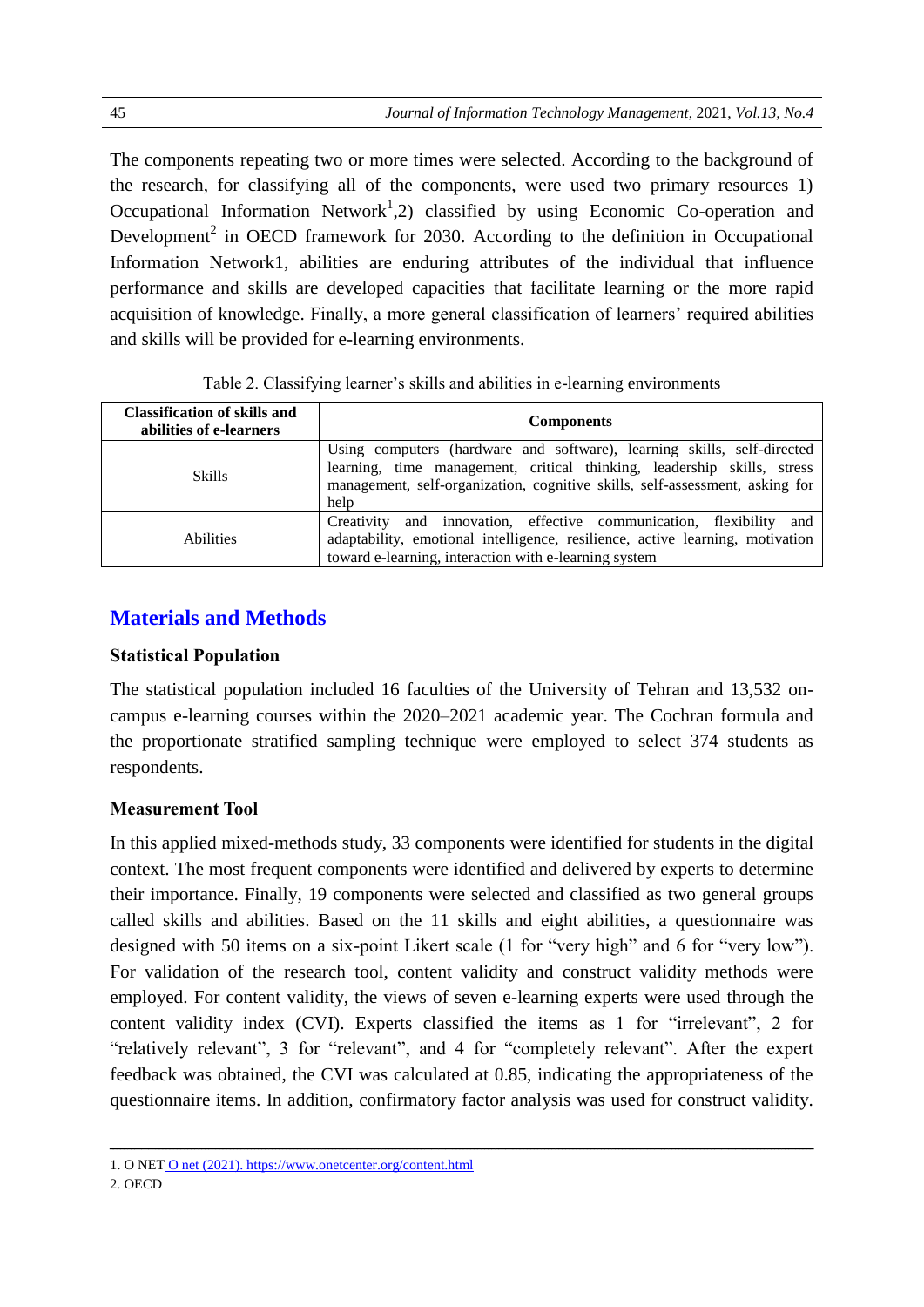The results indicate that the proposed model is appropriate and that the sample data supports the proposed model. The reliability was reported 0.94 by Cronbach's alpha.

## **Data Analysis**

The statistical tests such as univariate t-test, confirmatory factor analysis, and Friedman test were conducted to analyze the findings in SPSS and LISREL.

| <b>Faculty/College</b>                           | <b>Students</b> |
|--------------------------------------------------|-----------------|
| Faculty of Law and Political Science             | 750             |
| <b>Faculty of Economics</b>                      | 261             |
| Faculty of Theology and Islamic Studies          | 306             |
| <b>Faculty of Management</b>                     | 1111            |
| Faculty of Physical Education and Sport Sciences | 728             |
| Faculty of Foreign Languages and Literature      | 576             |
| Faculty of Psychology and Education Sciences     | 532             |
| Faculty of Entrepreneurship                      | 677             |
| Faculty of Literacy and Human Sciences           | 677             |
| College of Engineering                           | 3801            |
| College of Fine Arts                             | 1134            |
| Faculty of Science                               | 898             |
| Faculty of Geography                             | 566             |
| <b>Faculty of Social Sciences</b>                | 426             |
| Faculty of New Sciences and Technologies         | 796             |
| <b>Faculty of World Studies</b>                  | 293             |
| Total                                            | 13532           |

Table 3. Distribution of participants by Faculty/College

#### **Data Analysis**

1. Identifying the components of abilities and skills required by learners in the e-context during the COVID-19 Pandemic:

According to the literature review, 19 components were identified as skills and abilities. The 11 skill components were the use of a computer (hardware and software), learning skills, selfdirected learning, time management, critical thinking, leadership skills, stress management, self-organization, cognitive skills, self-assessment, and asking for help. Moreover, the eight ability components were creativity and innovation, effective communication, flexibility and adaptability, emotional intelligence, resilience, active learning, motivation toward e-learning, and interaction with e-learning systems. The second-order factor analysis was employed to ensure the relationships of components and the validation of the resultant model.

Table 4 shows the confirmatory factor analysis (CFA) fit indices of the initial questionnaire.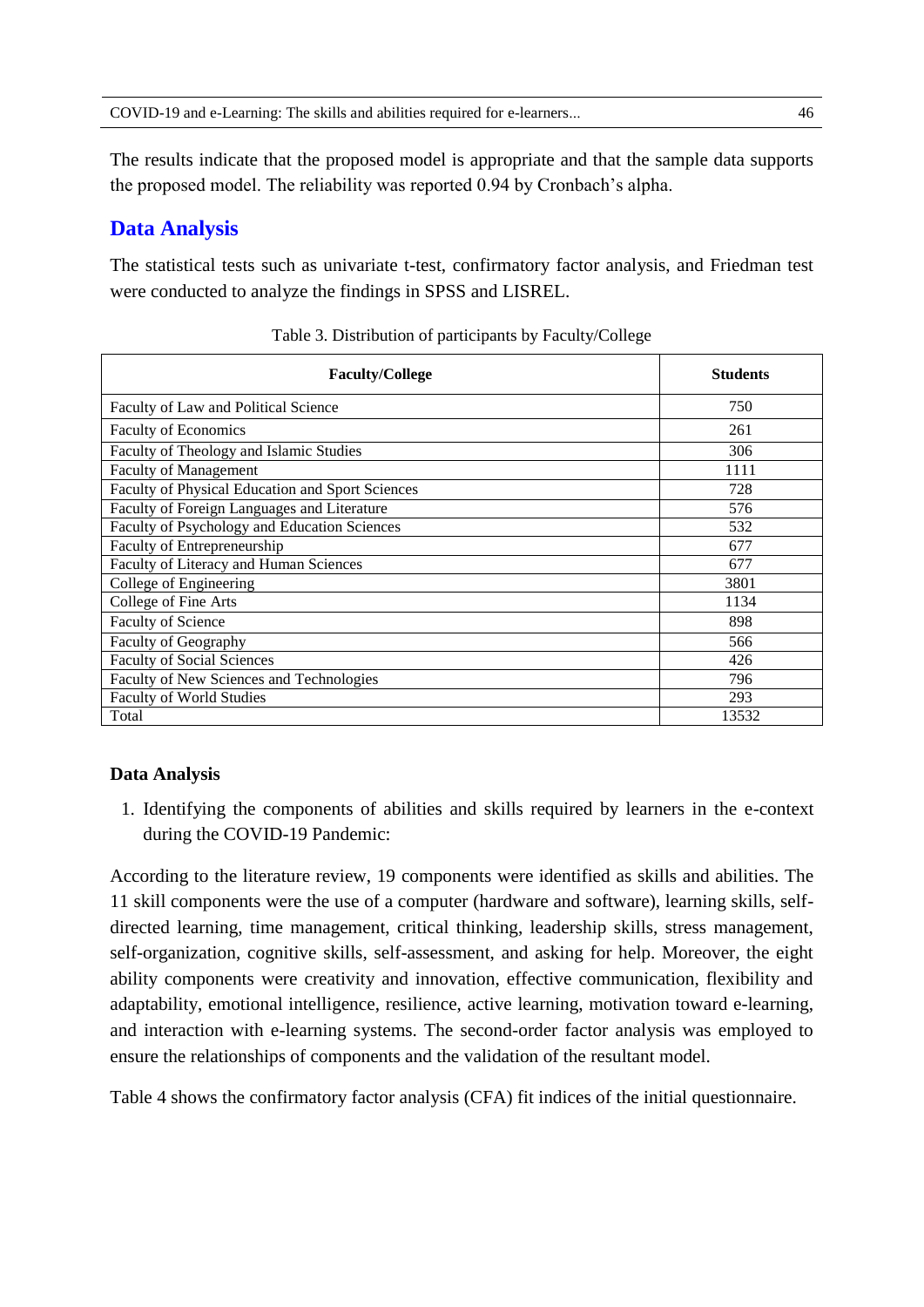

Figure1:Standardized coefficients related to skills

| <b>Index</b>   | <b>Model Estimation</b>    | <b>Result</b> |
|----------------|----------------------------|---------------|
| $\mathrm{X}^2$ | Df=87 205.11 $P = (0.000)$ | Confirmed     |
| $X^2/df$       | 2/35                       | Desirable     |
| <b>RMSEA</b>   | 0.076                      | Acceptable    |
| <b>SRMR</b>    | 0.042                      | Desirable     |
| <b>GFI</b>     | 0.97                       | Desirable     |
| AGFI           | 0.96                       | Desirable     |
| <b>CFI</b>     | 0.98                       | Desirable     |
| <b>NFI</b>     | 0.97                       | Desirable     |
| <b>NNFI</b>    | 0.96                       | Desirable     |

Table 4. The indices of the model fitness

According to Table 4, the chi-square value was reported 205.11, which is significant at the level of 0.05. The X2 test analyzed the null hypothesis (H0), stating no differences between the sample covariance matrix and the implicit covariance matrix (community). As a result, the chi-square test confirmed the correct fit of the model to the observed data. Since X2 is sensitive to the sample size, some researchers use the chi-square-to-freedom ratio (DF / X2) as an alternative index. A value below three is considered a good fit (Bolen, 1989). The chisquare ratio was calculated at 2.35, which indicates a good fit for the model. Moreover, the root error index of the mean squares of the RMSEA approximation was reported at 0.076,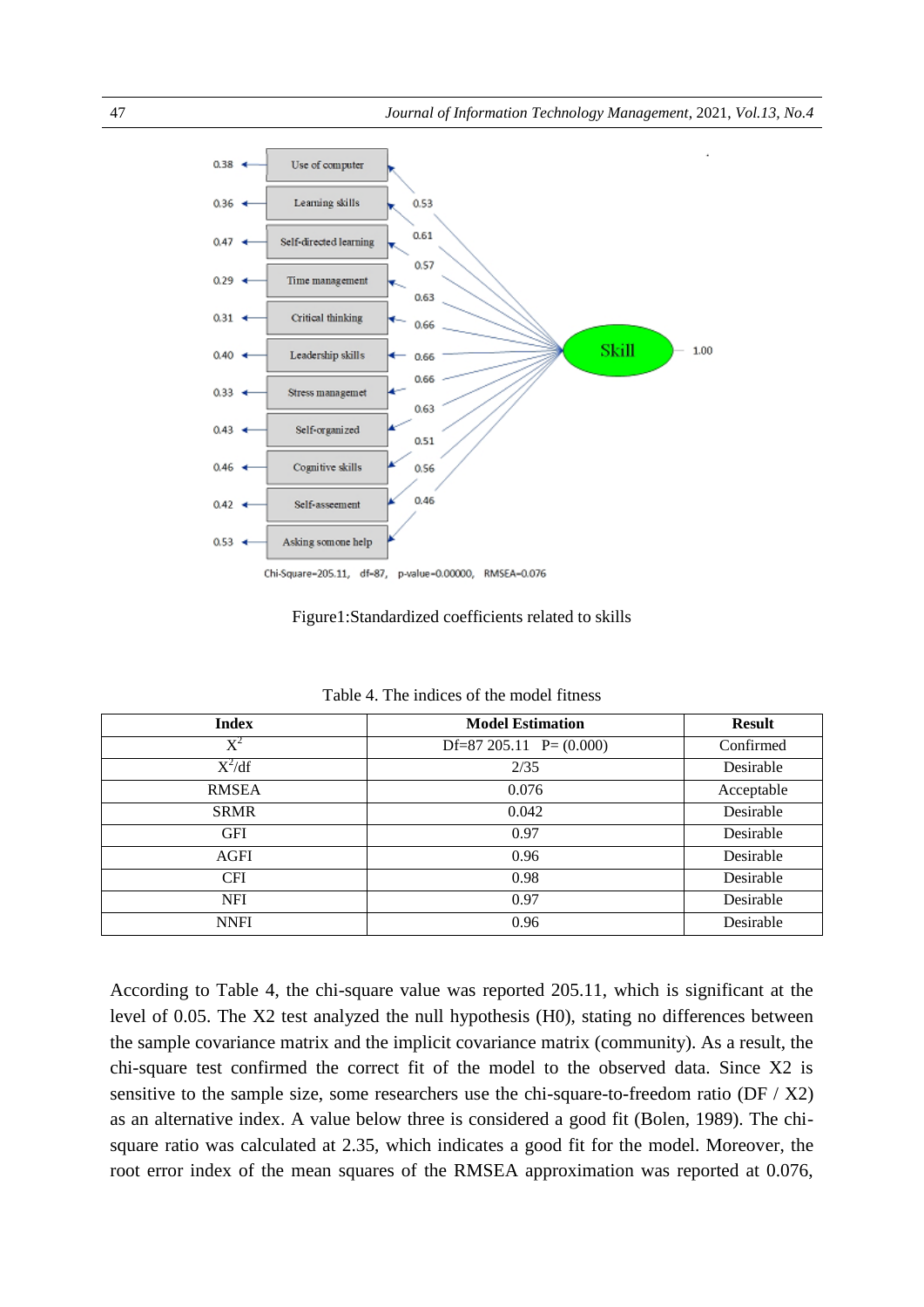which indicates that the model had an acceptable fit. The SRMR value for the model was reported as 0.042, which indicates a good model fit. GFI and NFI values were estimated at 0.97, suggesting a good model fit for the values ranging between 0.95 and 1. Furthermore, the AGFI value ranging between 0.90 and 1 was estimated at 0.96 in the proposed model. The value of NNFI was reported 0.96 indicating good signs of the model fit. Finally, the CFI value of the model was estimated at 0.98, which indicates a good model fit. Therefore, it can generally be stated that the proposed model had a good fit, and the sample data supported the developed model.



Chi-Square-101.74, df-35, p-value-0.00000, RMSEA-0.078

Figure2:Standardized coefficients related to abilities

| <b>Index</b>   | <b>Model Estimation</b>    | <b>Result</b> |
|----------------|----------------------------|---------------|
| $\mathrm{X}^2$ | $DF=35 101.74$ $P=(0.000)$ | Confirmed     |
| $X^2/df$       | 2.90                       | Desirable     |
| <b>RMSEA</b>   | 0.078                      | Acceptable    |
| <b>SRMR</b>    | 0.043                      | Desirable     |
| <b>GFI</b>     | 0.97                       | Desirable     |
| <b>AGFI</b>    | 0.99                       | Desirable     |
| <b>CFI</b>     | 0.96                       | Desirable     |
| <b>NFI</b>     | 0.97                       | Desirable     |
| <b>NNFI</b>    | 0.96                       | Desirable     |

Table 5. The indices of the model fitness

According to Table 5, the model fitness was assessed with the model chi-square test (X2). Moreover, the root mean squares of the approximation (RMSEA) for the proposed model were reported at 0.078, a value that indicated the model was acceptably fit. The SRMR value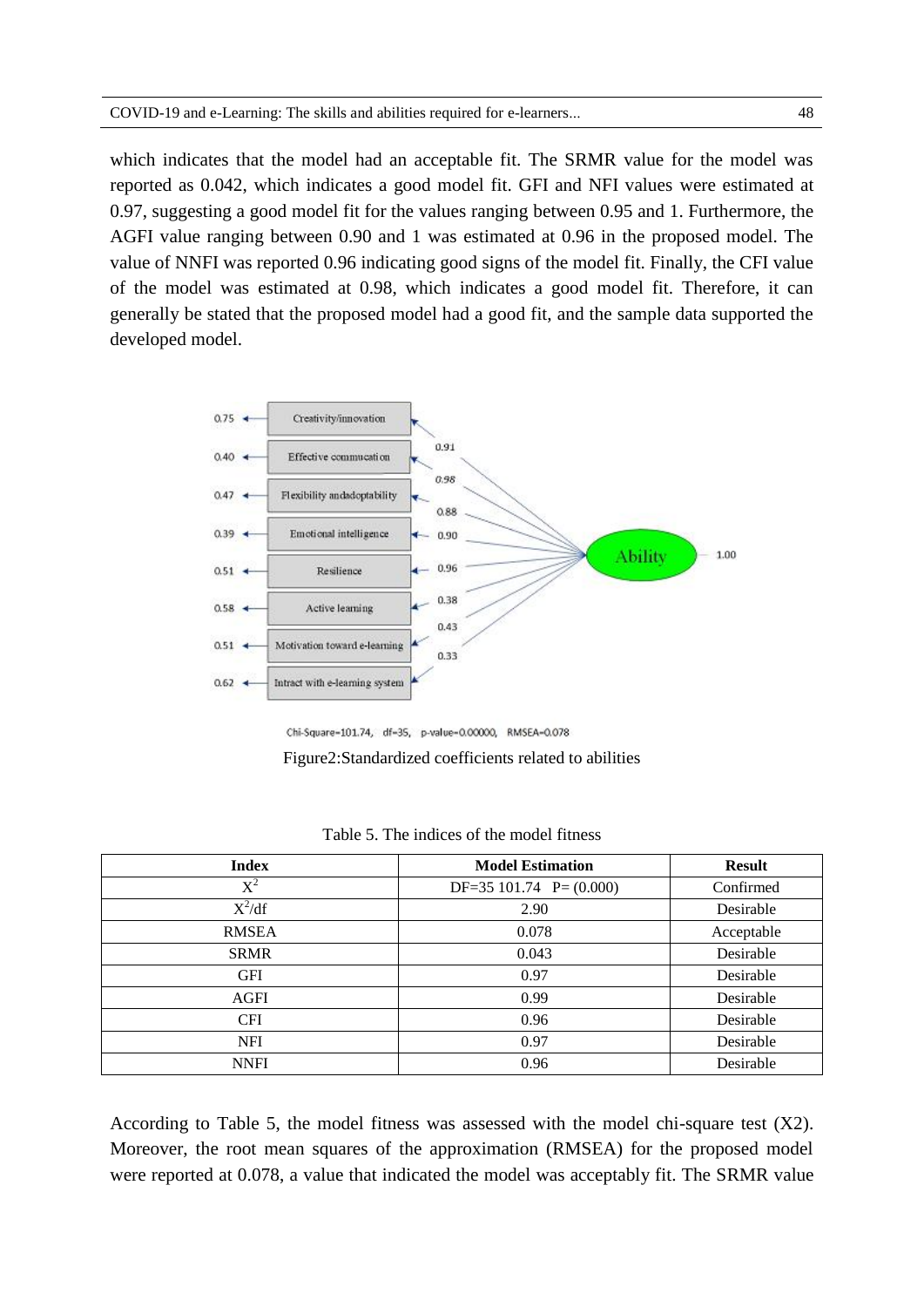was reported at 0.043, whereas GFI and NFI were estimated at 0.97, indicating a good model fit for the values ranging between 0.95 and 1. Furthermore, the AGFI value of good models ranging between 0.90 and 1 was estimated at 0.99 in the proposed model. Reported 0.96 in this study, the NNFI values between 0.95 and 0.97 are the acceptable signs of model fit. Finally, the CFI values rending between 0.97 and 1 indicate the good model fit; however, it was estimated at 0.96 in this study. Therefore, it can generally be stated that the proposed model had a good fit, and the sample data supported the proposed model.

| <b>Hidden variables</b> | <b>Obvious variables</b>           | ß    | T             | ${\bf R}^2$ |
|-------------------------|------------------------------------|------|---------------|-------------|
|                         | Use of computer                    | 0.53 | $-$           | 0.38        |
|                         | Learning skills                    | 0.61 | 7.12          | 0.36        |
|                         | Self-directed learning             | 0.57 | 8.73          | 0.47        |
|                         | Time management                    | 0.63 | 9.39          | 0.29        |
|                         | Critical thinking                  | 0.66 | 15.17         | 0.31        |
| Skill                   | Leadership skills                  | 0.66 | 14.08         | 0.40        |
|                         | Stress management                  | 0.66 | 11.12         | 0.33        |
|                         | Self-organization                  | 0.63 | 6.90          | 0.43        |
|                         | Cognitive skills                   | 0.51 | 10.08         | 0.46        |
|                         | Self-assessment                    | 0.56 | 8.07          | 0.42        |
|                         | Asking for help                    | 0.46 | 6.92          | 0.53        |
|                         | Creativity/innovation              | 0.91 | $\frac{1}{2}$ | 0.75        |
|                         | Effective communication            | 0.98 | 25.36         | 0.40        |
|                         | Flexibility adaptability           | 0.88 | 9.09          | 0.47        |
| Ability                 | Emotional intelligence             | 0.90 | 7.01          | 0.39        |
|                         | Resilience                         | 0.96 | 9.08          | 0.51        |
|                         | Active learning                    | 0.38 | 5.04          | 0.58        |
|                         | Motivation toward e-learning       | 0.43 | 9.03          | 0.51        |
|                         | Interaction with e-learning system | 0.33 | 6.08          | 0.62        |

2. Assessing the status of learners based on known abilities and skills

A one-sample t-test was conducted for analysis in this section. Table 7 reports the results

| Component              |       | df  | <b>Sig</b> | <b>Mean</b> | <b>Mean Difference</b> | <b>Result</b> |
|------------------------|-------|-----|------------|-------------|------------------------|---------------|
| Use of computer        | 15/17 | 272 | 0/001      | 3/89        | 0/39                   | Above average |
| Learning skills        | 8/42  | 272 | 0/001      | 3/75        | 0/25                   | Above average |
| Self-directed learning | 16/14 | 272 | 0/001      | 3/82        | 0/39                   | Above average |
| Time management        | 10/15 | 272 | 0/001      | 3/78        | 0/22                   | Above average |
| Critical thinking      | 8/04  | 272 | 0/001      | 3/71        | 0/19                   | Above average |
| Leadership skills      | 5/14  | 272 | 0/001      | 3/61        | 0/15                   | Above average |
| Stress management      | 13/09 | 272 | 0/001      | 3/83        | 0/33                   | Above average |
| Self-organization      | 16/07 | 272 | 0/001      | 3/90        | 0/40                   | Above average |

Table 7. Status of learners based on the identified components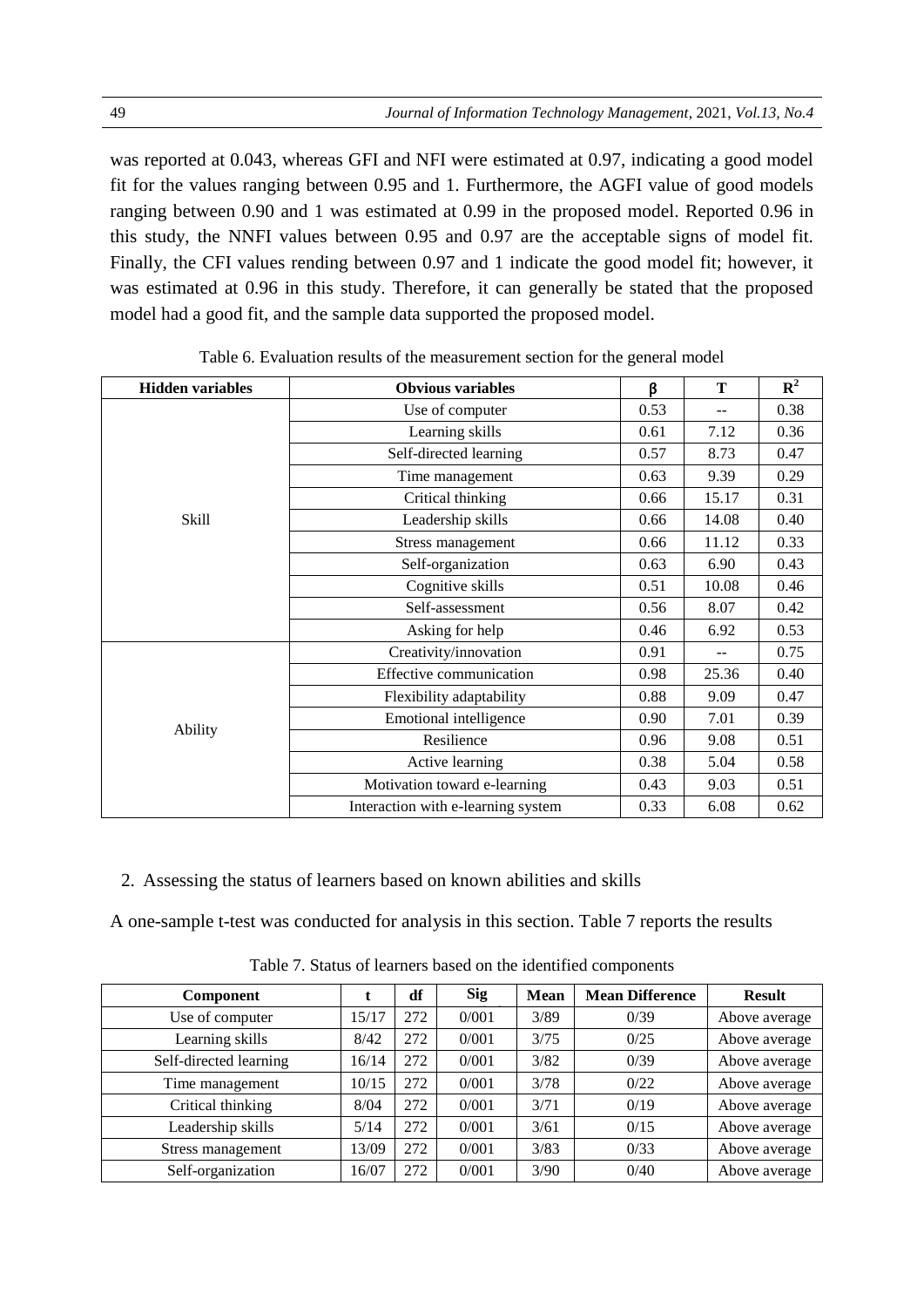COVID-19 and e-Learning: The skills and abilities required for e-learners... 50

| Cognitive skills                   | 16/69 | 272 | 0/001 | 3/94 | 0/44 | Above average |
|------------------------------------|-------|-----|-------|------|------|---------------|
| Self-assessment                    | 9/31  | 272 | 0/001 | 3/68 | 0/18 | Above average |
| Asking for help                    | 8/21  | 272 | 0/001 | 3/72 | 0/20 | Above average |
| Creativity/innovation              | 11/24 | 272 | 0/001 | 3/91 | 0/42 | Above average |
| Effective communication            | 8/01  | 272 | 0/001 | 3/91 | 0/32 | Above average |
| Flexibility adaptability           | 10/12 | 272 | 0/001 | 3/72 | 0/43 | Above average |
| Emotional intelligence             | 15/76 | 272 | 0/001 | 3/85 | 0/31 | Above average |
| Resilience                         | 5/89  | 272 | 0/001 | 3/59 | 0/17 | Above average |
| Active learning                    | 13/93 | 272 | 0/001 | 3/88 | 0/26 | Above average |
| Motivation toward e-learning       | 8/91  | 272 | 0/001 | 3/88 | 0/33 | Above average |
| Interaction with e-learning system | 9/67  | 272 | 0/001 | 3/75 | 0/34 | Above average |

3. Prioritizing the ability and skill components required by learners based on their views

The Friedman test was employed to analyze the prioritization of ability and skill components required by learners based on their views. Table 8 reports the results.

| Table 8. The results of the Friedman test for analyzing the prioritization of ability and skill |  |
|-------------------------------------------------------------------------------------------------|--|
| components required by learners based on their views                                            |  |

| <b>Components</b>               | <b>Mean Rank</b> | <b>Priority</b> |
|---------------------------------|------------------|-----------------|
| Effective communication         | 12/46            |                 |
| Use of computer                 | 12/40            | $\overline{2}$  |
| Active learning                 | 12/13            | 3               |
| Learning skills                 | 12/09            | $\overline{4}$  |
| Resilience                      | 11/29            | 5               |
| Motivation toward e-learning    | 11/04            | 6               |
| Emotional intelligence          | 10/87            | 7               |
| Interact with e-learning system | 10/52            | 8               |
| Self-directed learning          | 10/48            | 9               |
| Time management                 | 10/24            | 10              |
| Flexibility and adaptability    | 9/32             | 11              |
| Critical thinking               | 9/30             | 12              |
| Creativity/innovation           | 9/28             | 13              |
| Asking for help                 | 8/14             | 14              |
| Leadership skills               | 7/98             | 15              |
| Stress management               | 7/86             | 16              |
| Self-organization               | 7/33             | 17              |
| Cognitive skills                | 6/78             | 18              |
| Self-assessment                 | 6/48             | 19              |

According to the Friedman test results, the most critical components of abilities and skills required by learners were effective communication, use of a computer, active learning, learning skills, resilience, motivation toward e-learning, emotional intelligence, interaction with e-learning system, self-direct learning, time management, flexibility and adaptability,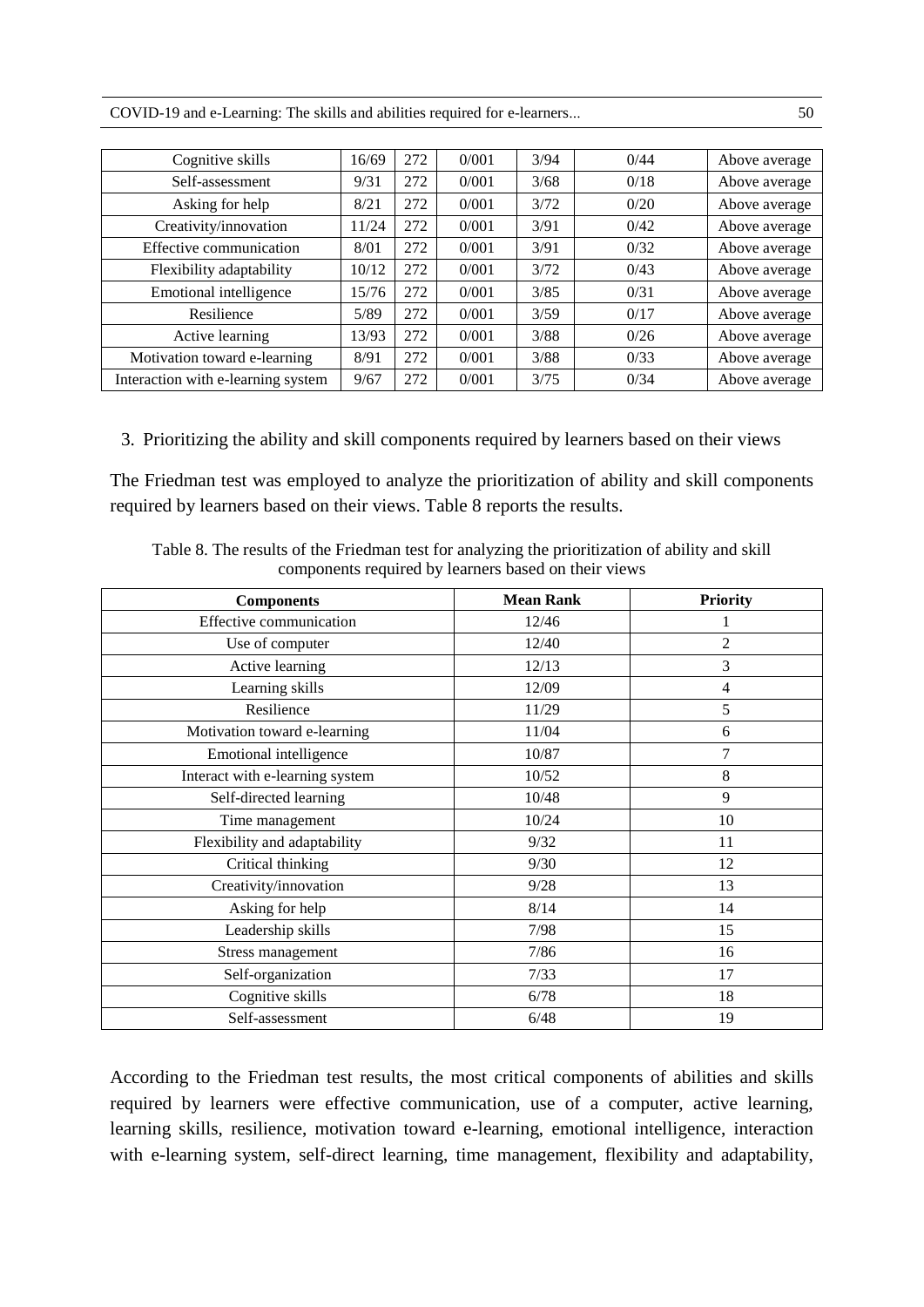critical thinking, creativity/innovation, asking for help, leadership skills, stress management, self-organization, cognitive skills, and self-assessment, respectively.

### **Discussion and Conclusion**

During the COVID-19 Pandemic, higher education institutes and universities must identify the abilities and skills required by learners on an electronic platform. Therefore, all universities have decided to hold classes online on electronic platforms. This study aimed to identify the abilities and skills required by learners on an electronic platform at the University of Tehran. A total of 19 abilities and skills components required by learners were proposed and classified as two general categories, i.e. skills with 11 components and ability with eight components. The skill category included 11 components identified as the use of a computer (hardware and software), learning skills, self-directed learning, time management, critical thinking, leadership skills, stress management, self-organization, cognitive skill, selfassessment, and asking for help. These components align with the findings reported by Berger, Garcia, Catagnus, & Temple (2021), Reimers and Schleicher (2020), Gillingham (2020), Aboagye, Yawson and Appiah (2020), Huang, Liu, Amelina, Yang, Zhuang, Chang, & Cheng (2020), Widodo, Wibowo and Wagiran (2020), Torun (2020), Chung, Noor and Mathew (2020), Gay (2020), and Muhia (2020). In a study, Gay (2020) pointed out the importance of skills and experience and stated that enhancing the student skills would improve their competencies and help students with the desired professions. According to Gay (2020), the skills related to learners within the context of e-learning were critical and vital for them to do their best in that context and help them succeed during the COVID-19 Pandemic. The study conducted at Gillingham (2020) also reported that some skills were required for students in an electronic context during the COVID-19 Pandemic. The skills were identified as time management, learning skills, stress management, and assertiveness, which were essential for attending online courses. According to Chung, Noor, and Mathew (2020), since the primary tool for learning in the electronic context is a computer, the students who have sufficient skills and knowledge of hardware and software can perform better in learning within the electronic context. Chong, Chen, Lien, Yang, Wang, Liu, & Ko (2021) pointed out the importance of learning skills and stated that students should learn how to make notes more efficient to remember their lessons better. They should also learn how to organize themselves better to work at peak times when their minds are more transparent to adapt to assignment completion. Muhia (2020) believed that e-learning would be a student-centred approach. Students should have self-directed learning skills to succeed in this learning approach. Muhia also believed that the students having this skill would perform better in learning because the electronic context is completely student-centred and requires personal decisions by students. Therefore, the students who can act independently in this context will be more successful in learning. The eight components of the ability category were identified as creativity and innovation, effective communication, flexibility and adaptability, emotional intelligence, resilience, active learning, motivation toward e-learning, interaction with e-learning systems.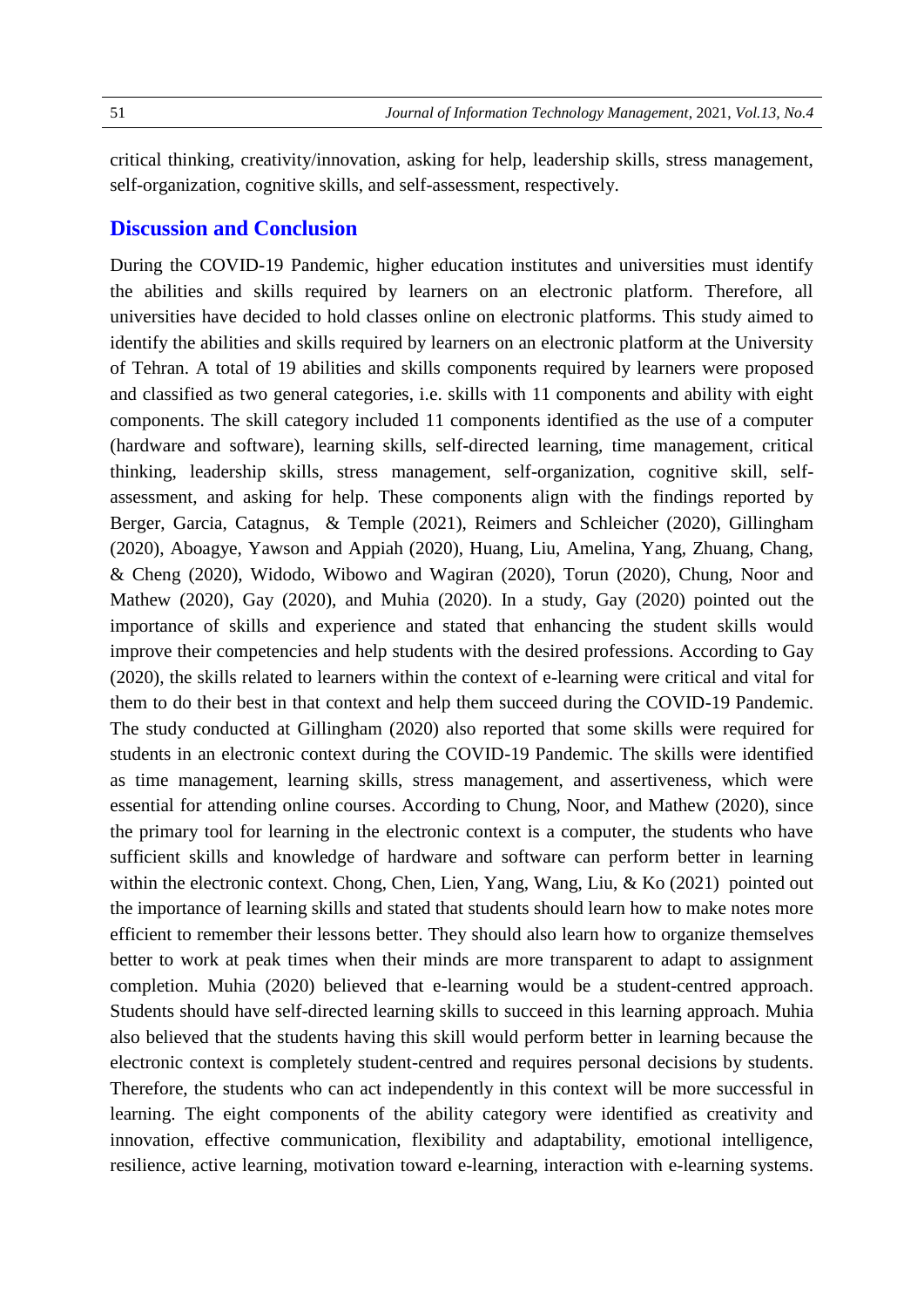discussions, problem-solving, and case studies.

These components align with the findings reported by Stephanieh (2020), Muhia (2020), Torun (2020), and Papaki (2020). The abilities of learners are among the essential factors for them to attend e-learning courses. By comparing the students with and without the necessary abilities, Papaki (2020) concluded that the lack of necessary abilities within the e-learning context would lead to failure and inefficiency to attend courses. Both Deligiannis (2020) and Stephanieh (2020) stated that creativity and innovation would be the necessary abilities required by learners within the e-learning context and that the students who succeeded in online courses needed such abilities. They also identified communication as the most critical factor in learning, whether face-to-face or online. Improving the ability to communicate effectively can increase the use of collaborative learning ability. Analyzing the abilities required by students within the electronic context, Muhia (2020) discussed the importance of student adaptation in the e-learning environment and stated that this learning approach was new. Due to the COVID-19 Pandemic, all students have to use this type of learning. Therefore, they need to adapt to this method, for it can help them do their best. Active learning is another ability that helps students in the e-learning environment. Active learning is an approach to instruction that actively engages students with the course material through

According to Huang, Liu, Amelina, Yang, Zhuang, Chang, & Cheng (2020), having this ability can help students reinforce essential materials, concepts, and skills. It also provides students with an opportunity to think about, talk about, and process course materials to create personal connections to materials. This study also aimed to evaluate the abilities and skills required by learners based on the identified factors from their perspective. The analysis results showed that all components were above average. Moreover, the study sought to rank the components of abilities and skills required by learners from their points of view. According to the results, the following components were identified as the most important to students: 1) effective communication, 2) use of a computer, 3) active learning, 4) learning skills, 5) resilience, 6) motivation toward e-learning, 7) emotional intelligence, 8) interaction with elearning systems, 9) self-directed learning, 10) time management, 11) flexibility and adaptability, 12) critical thinking, 13) creativity/innovation, 14) asking for help, 15) leadership skills, 16) stress management, 17) self-organization, 18) cognitive skills, and 19) self-assessment. Based on the status of abilities and skills required by learners and their importance in higher education systems, the following recommendations were made to maintain the current conditions and improve them in the future:

- According to the perspectives of students in skill factors, the use of computers was ranked first. Therefore, learners must have basic information about computers (hardware and software), and those who lack sufficient information should improve their skills.
- According to the perspectives of students in skill factors, learning skills was ranked second. Hence, the teachers of online courses must pay attention to the differences of students, and the assigned projects should be appropriate to their study skills.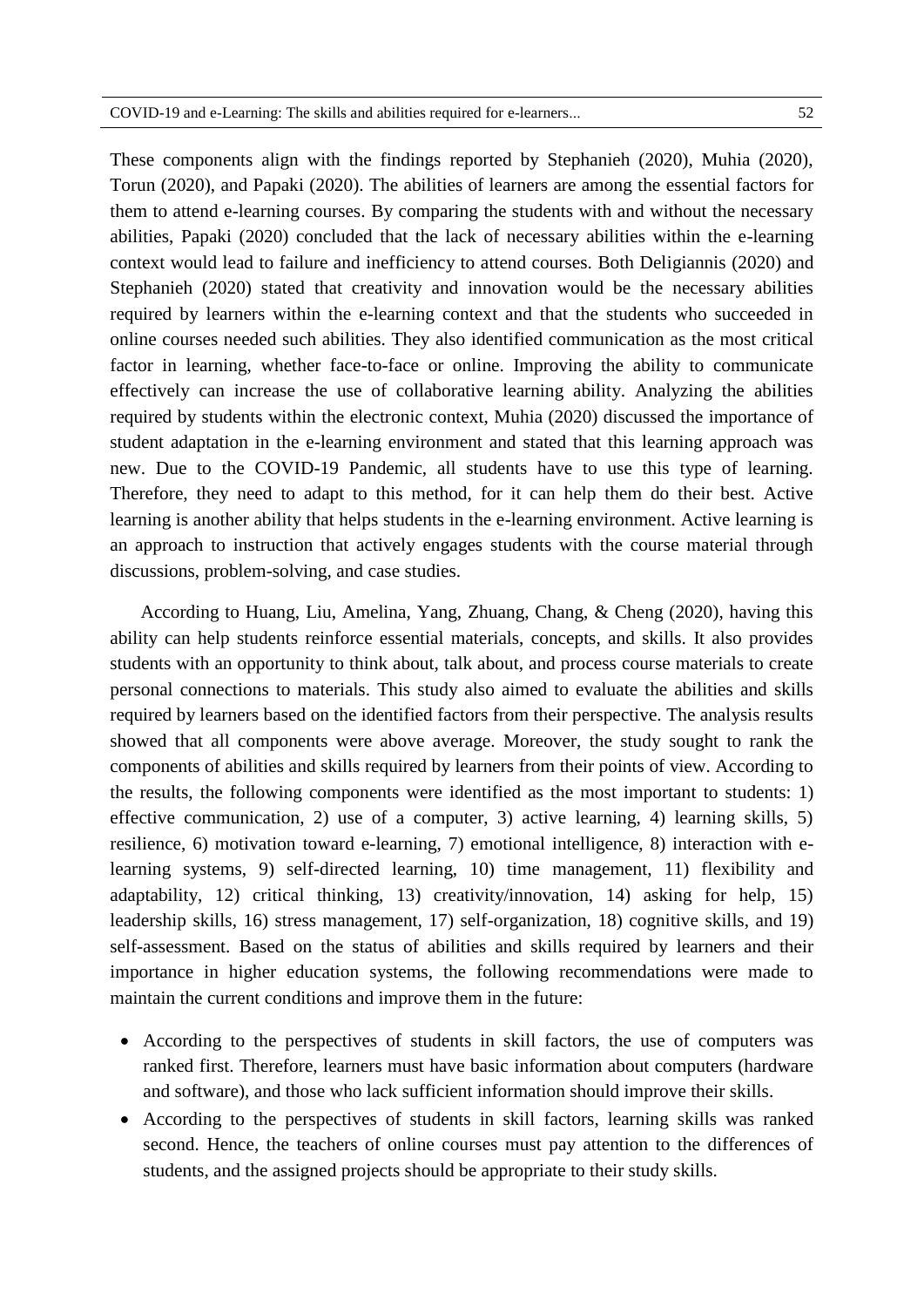- According to students' perspectives, effective communication plays a critical role in their success in the e-learning environment. Thus, a proper context should be provided for mutual interactions. Furthermore, teachers should provide students with a chance to express their opinions and ask questions. It is also possible to provide an adequate communication context by encouraging students to join in-class discussions and express their viewpoints.
- According to the perspectives of students inability factors, resilience was ranked second.

#### **Research Limitations**

This study faced the following limitations: There were several limitations on providing valuable recommendations and suggestions for future research. First, the statistical sample included 374 participants; however, 308 questionnaires were collected due to the COVID-19 Pandemic. Second, only a few studies have identified the abilities and skills required by learners within the electronic context. Therefore, a qualitative approach was employed to identify the necessary abilities and skills from the perspectives of key stakeholders (i.e., students, faculties, etc.).

## **Conflict of interest**

The authors declare no potential conflict of interest regarding the publication of this work. In addition, the ethical issues including plagiarism, informed consent, misconduct, data fabrication and, or falsification, double publication and, or submission, and redundancy have been completely witnessed by the authors.

## **Funding**

The author(s) received no financial support for the research, authorship, and/or publication of this article.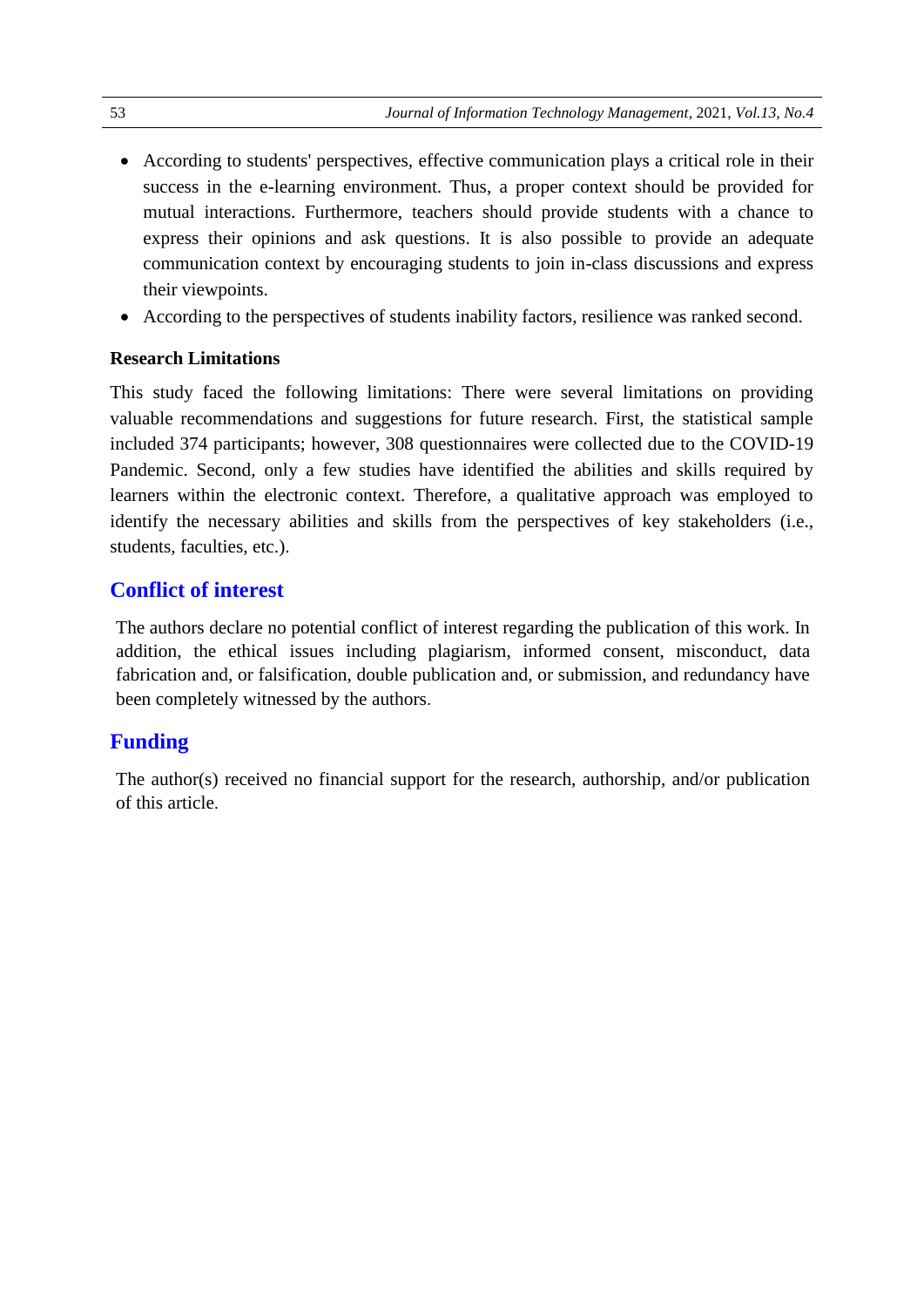#### **References**

- Aboagye, E., Yawson, J. A., & Appiah, K. N. (2021). COVID-19 and E-learning: The challenges of students in tertiary institutions. Social Education Research, 1-8.
- Almaiah, M. A., Al-Khasawneh, A., & Althunibat, A. (2020). Exploring the critical challenges and factors influencing the E-learning system usage during the COVID-19 Pandemic. Education and Information Technologies, 25, 5261-5280.
- Alqahtani, A. Y., & Rajkhan, A. A. (2020). E-learning critical success factors during the covid-19 Pandemic: A comprehensive analysis of e-learning managerial perspectives. Education Sciences, 10(9), 216.
- Arkorful V, & Abaidoo N. (2015). The role of e-learning, advantages, and disadvantages of its adoption in higher education. International Journal of Instructional Technology and Distance Learning;12(1): 29-42 http://itdl.org/Journal/Jan\_15/Jan15.pdf
- Astafieva M M, Zhyltsov O B, Proshkin V V and Lytvyn O S 2020 E-learning as a means of forming students' mathematical competence in a research-oriented educational process CEUR, Workshop Proceedings 2643, 674–89
- Bender, L. (2020). Key messages and actions for COVID-19 prevention and control in schools. UNICEF: New York. Retrieved from: https://www.iapb.org/learn/resources/unicef-keymessages-and-actions-for-covid-19-prevention-and-control-in-schools/
- Berger, E., Garcia, Y., Catagnus, R., & Temple, J. (2021). The effect of acceptance and commitment training on improving physical activity during the COVID-19 Pandemic. Journal of Contextual Behavioral Science, 20, 70-78.
- Chong, K. M., Chen, J. W., Lien, W. C., Yang, M. F., Wang, H. C., Liu, S. S. H., ... & Ko, P. C. I. (2021). Attitude and behaviour toward bystander cardiopulmonary resuscitation during COVID-19 outbreak. PloS one, 16(6), e0252841
- Chung, E., Noor, N. M., & Mathew, V. N. (2020). Are you ready? An assessment of online learning readiness among university students. International Journal of Academic Research in Progressive Education and Development, 9(1), 301-317.
- Crawford, J., Butler-Henderson, K., Rudolph, J., Malkawi, B., Glowatz, M., Burton, R., ... & Lam, S. (2020). COVID-19: 20 countries' higher education, intra digital pedagogy responses. Journal of Applied Learning & Teaching, 3 (1), 1-20.
- Deasy, A. (2020). Adapting to online learning during the Coronavirus pandemic. Retrieved from https://kiron.ngo/community/adapting-to-online-learning-during-the-coronavirus-pandemic/
- Deligiannis N (2020). Six soft skills will need for the post-Covid working world, Retrieved from https://www.siliconrepublic.com/advice/soft-skills-need-post-covid-working-world
- Dilmaç(2020), S. Students' Opinions about the Distance Education to Art and Design Courses in the Pandemic Process. World Journal of Education.10(3),113-126.
- Gay, G. H. (2020). Together Apart during the COVID-19 Pandemic: Assessing Students' Readiness for Online Assessments Using an E-Learning System. In E-Learning and Digital Education in the Twenty-First Century-Challenges and Prospects. IntechOpen.
- Gillingham, L. (2020). Higher Education Responses to Crisis: A Case Study of Clark University and the Pandemic of 2020.
- Hamade, L. (2020). The Digital Move towards Online Learning in Lebanon. Business Excellence and Management, 10(SI 1), 214-232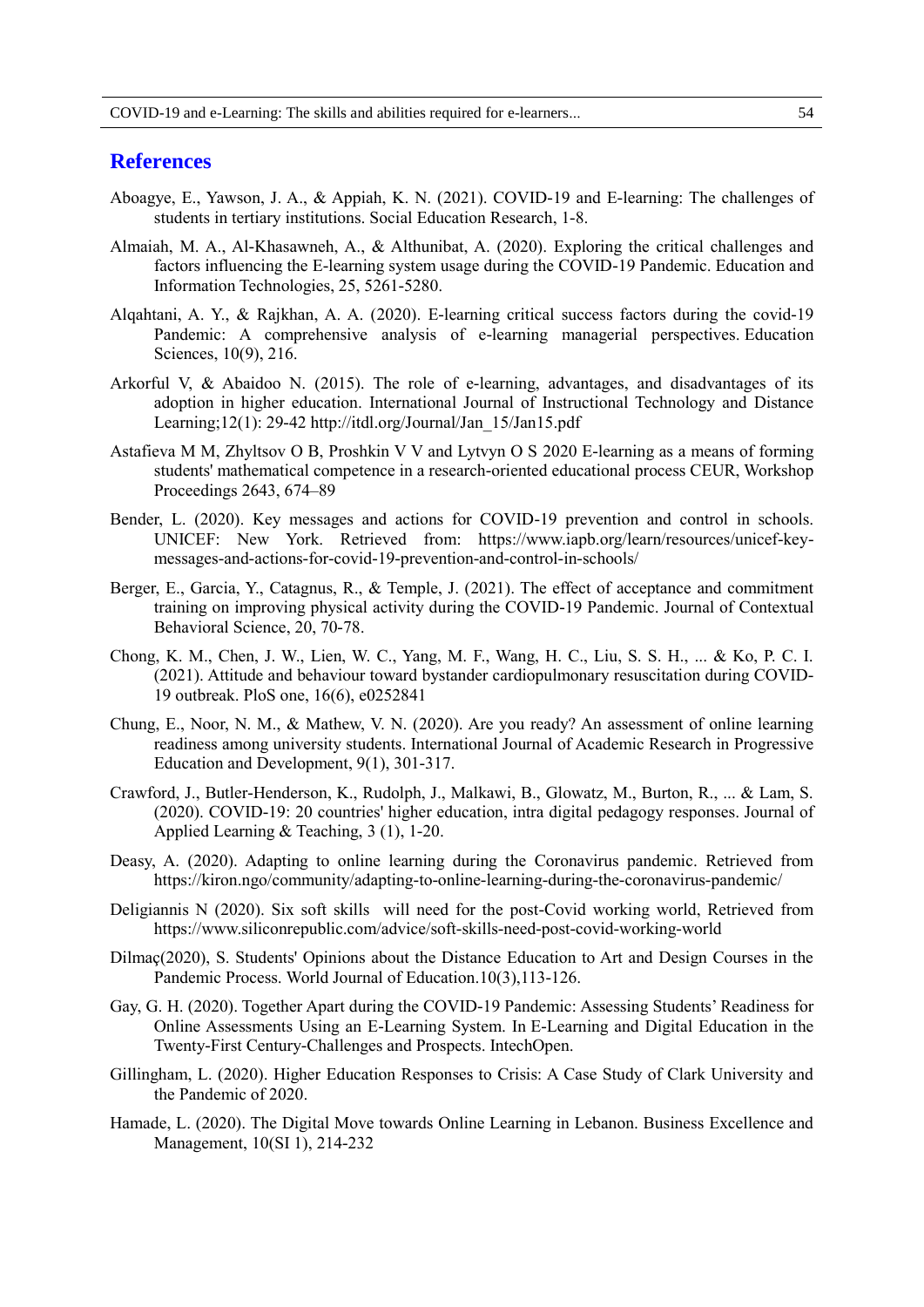- Handke, L., Costa, P. L., Klonek, F. E., O'Neill, T. A., & Parker, S. K (2020. Team perceived virtuality: an emergent state perspective. European Journal of Work and Organizational Psychology,29(5),1-15.
- Huang, L., Lei, W., Xu, F., Liu, H., & Yu, L. (2020). Emotional responses and coping strategies in nurses and nursing students during Covid-19 outbreak: A comparative study. PLoS One, 15(8), e0237303
- Huang, R. H., Liu, D. J., Amelina, N., Yang, J. F., Zhuang, R. X., Chang, T. W., & Cheng, W. (2020). Guidance on Active Learning at Home during Educational Disruption: Promoting student's selfregulation skills during COVID-19 outbreak. Beijing: Smart Learning Institute of Beijing Normal University.
- Ibrahim, M., Heidjen, B. (2019) .Learner Characteristics 'Factors and their Relationship with Drop-Out in Distance Learning :The Case of the Arab Open University in Saudi Arabia Riyadh Branch, scientific research publishing ,10 (2), 199-212
- Kennedy, A. S. C., & Foster, S. L. G. (2021). Engaging Graduate Students During a Pandemic: Critical Thinking, Creativity, Communication, and Collaboration in Emergency Remote Learning. In Handbook of Research on Barriers for Teaching 21st-Century Competencies and the Impact of Digitalization (pp. 316-334). IGI Global.
- Lederer, A. M., Hoban, M. T., Lipson, S. K., Zhou, S., & Eisenberg, D. (2020). More than inconvenienced: the unique needs of US college students during the CoViD-19 Pandemic. Health Education & Behavior, 1090198120969372.
- López-Meneses, E., Sirignano, F. M., Vázquez-Cano, E., & Ramírez-Hurtado, J. M. (2020). University students' digital competence in three areas of the DigCom 2.1 model: A comparative study at three European universities. Australasian Journal of Educational Technology, 36 (3), 69-88.
- Maksyutova, N., & Zolotyh, N. (2020). Digital competence of college students. Wielokierunkowosc Jako Gwarancja Postępu Naukowego, 79-80
- Meng, L., Hua, F., & Bian, Z. (2020). Coronavirus disease 2019 (COVID-19): emerging and future challenges for dental and oral medicine. Journal of dental research, 99(5), 481-487.
- Mirke, E., Kašparová, E., & Cakula, S. (2019). Adults' readiness for online learning in the Czech Republic and Latvia (digital competence due to ICT education policy and information society development strategy). Periodicals of Engineering and Natural Sciences (PEN), 7 (1), 205-215
- Muhia, N (2020). Useful soft skills for students during the COVID-19 Pandemic. Published article at African Population and Health Research Center. West Africa. Nairobi, Kenya. Retrieved from https://op.mahidol.ac.th/rm/wp-content/uploads/2020/09/Infographic-9-Skills-Youll-Need-to-Succeed-In-a-Post-Coronavirus-Business-World\_2020.pdf
- Ossiannilsson, E. (2020). Reflection on 21st-century competencies, smart learning environments, and digitalization in education. Near East University Online Journal of Education, 3(2), 87-93.
- Papaki, E (2020). Future skills and the Pandemic: The Post-COVID Era, the result of Arts, Humanities and Covid-19 project, DARIAH Annual Event, Athens, Greece, Retrieved from https://www.dariah.eu/2020/12/09/future-skills-and-the-pandemic-the-post-covid-era/
- Pham, Q. T., & Tran, T. P. (2020). The acceptance of e-learning systems and the learning outcome of students at universities in Vietnam. Knowledge Management & E-Learning: An International Journal, 12(1), 63-84
- Radha, R., Mahalakshmi, K., Kumar, V. S., & Saravanakumar, A. R. (2020). E-Learning during a lockdown of Covid-19 Pandemic: A global perspective. International journal of control and automation, 13 (4), 1088-1099.